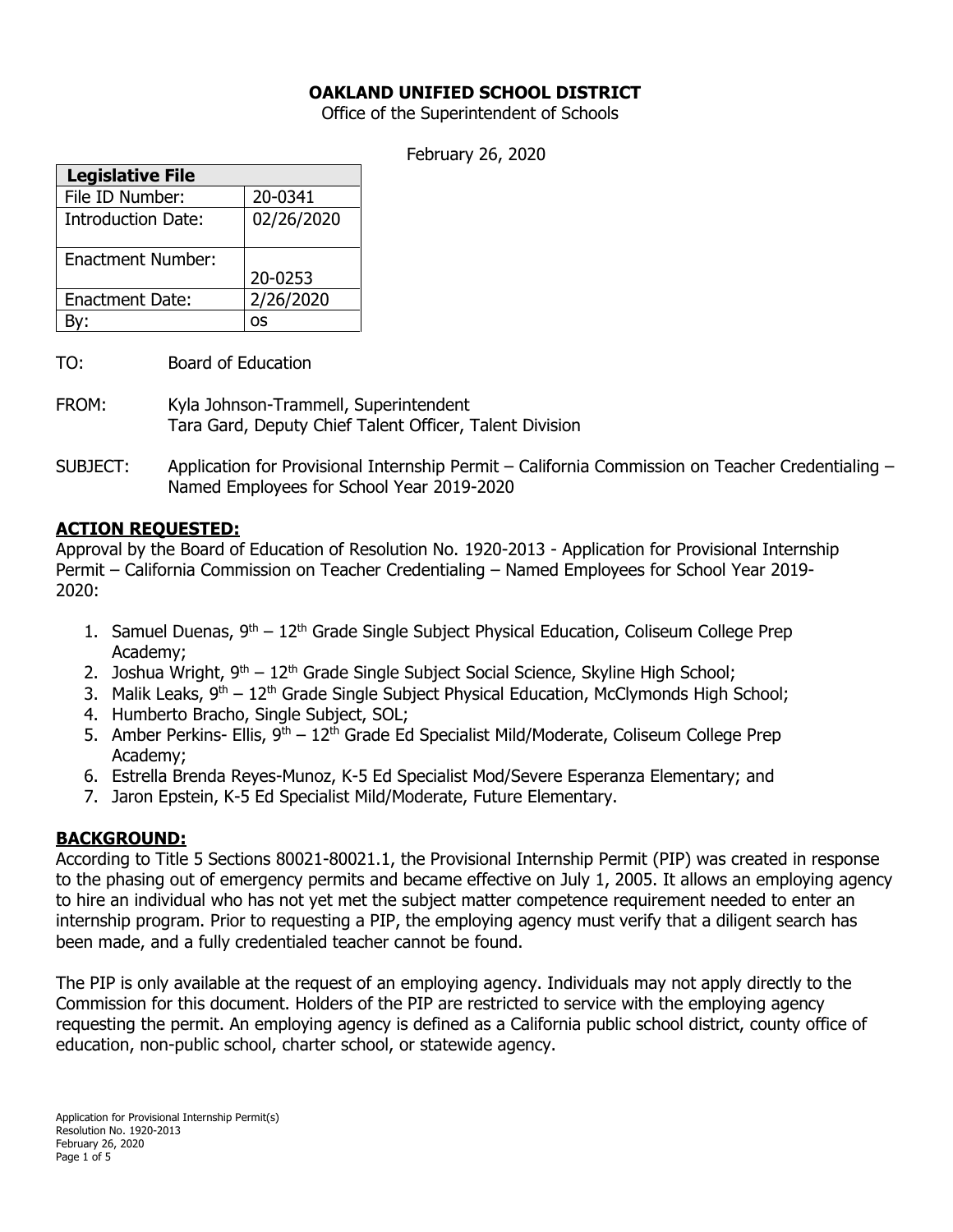The PIP is available in the areas of Multiple Subject, Single Subject, and Education Specialist. Individuals who were issued four or fewer emergency permits may be issued one PIP as long as the employer requirements have been met. Individuals who were issued five emergency permits do not qualify for the PIP.

## **DISCUSSION:**

The Board of Education, exercising the power of the Governing Board, may approve an application seeking a Provisional Internship Permit from the Commission on Teacher Credentialing, as may be necessary for certain certificated employees of the District so they may work in the District for the 2019-2020 school year, as follows:

The current request for the 2019-2020 school year, a Provisional Internship Permit is being sought for the following employees:

- 1. Samuel Duenas graduated from CSU, East Bay with a Bachelors in Criminal Justice Administration. This Provisional Internship Permit will allow candidate time to complete the CSET exams and the requirements for a University Internship Single Subject teaching credential.
- 2. Joshua Wright graduated from North Carolina A&T State University with a Bachelors in Psychology. This Provisional Internship Permit will allow candidate time to complete the CSET exams and the requirements for a University Internship Single Subject teaching credential.
- 3. Malik Leaks graduated from Western Oregon University with a Bachelors in Exercise Science. This Provisional Internship Permit will allow candidate time to complete the CSET exams and the requirements for a University Internship Single Subject teaching credential.
- 4. Humberto graduated from University of California, Los Angeles with a Bachelors in Geography/Environmental Studies. This Provisional Internship Permit will allow candidate time to complete the CSET exams and the requirements for a University Internship Single Subject teaching credential.
- 5. Amber Perkins-Ellis graduated from UC, Berkeley with a Bachelors in American Studies. This Provisional Internship Permit will allow candidate time to complete the CSET exams and the requirements for a University Ed. Specialist Mild/Moderate teaching credential.
- 6. Estrella Brenda Reyes-Munoz graduated from San Francisco State University with a Bachelors in Broadcast and Electronic Communication Arts. This Provisional Internship Permit will allow candidate time to complete the CSET exams and the requirements for a University Ed. Specialist Mod/Severe teaching credential.
- 7. Jaron Epstein graduated from Holy Names with a Bachelors in History. This Provisional Internship Permit will allow candidate time to complete the CSET exams and the requirements for a University Ed. Specialist Mod/Severe teaching credential.

## **FISCAL IMPACT:**

None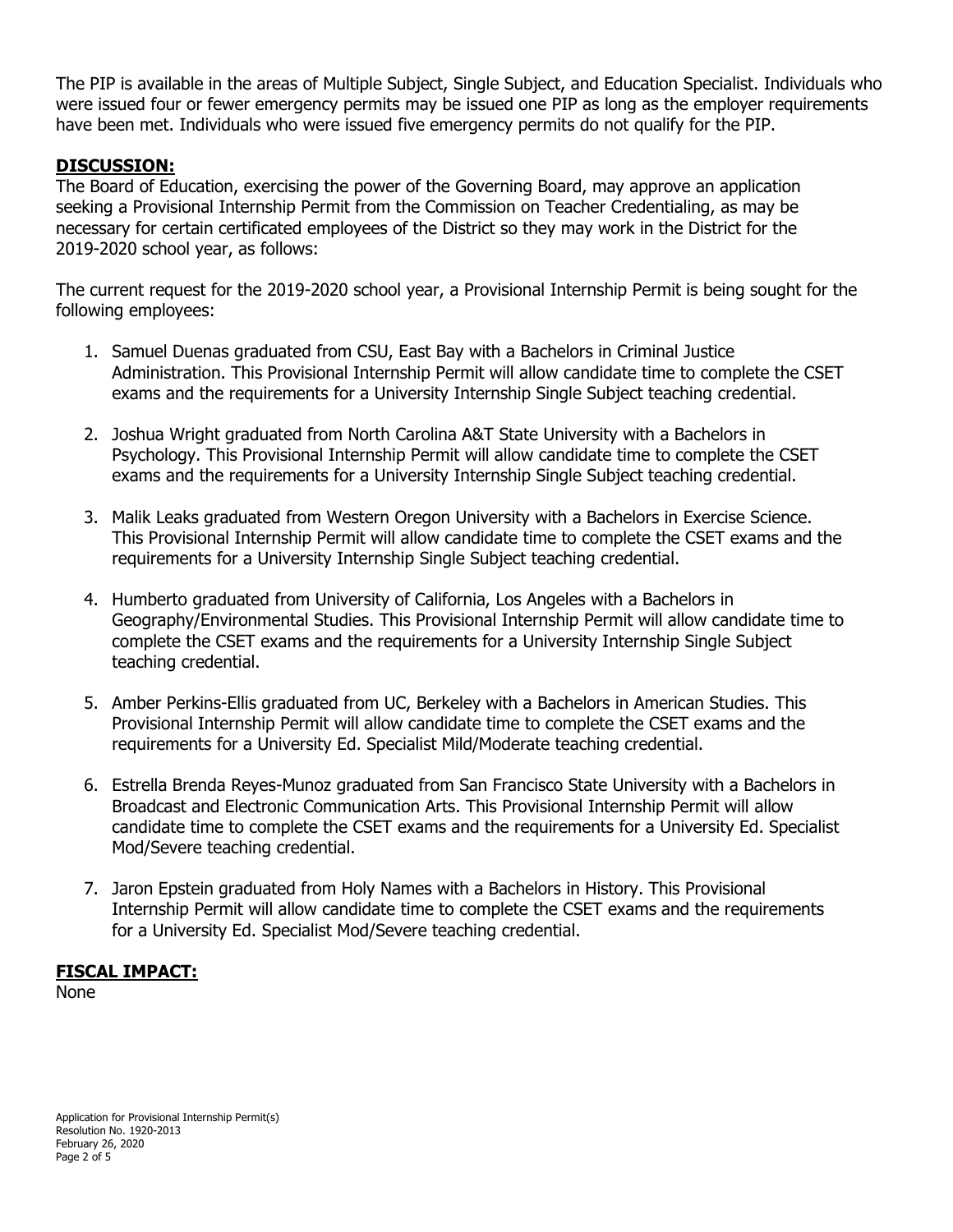# **RECOMMENDATION:**

Approval by the Board of Education of Resolution No. 1920-2013 - Application for Provisional Internship Permit – California Commission on Teacher Credentialing – Named Employees for School Year 2019- 2020:

- 1. Samuel Duenas,  $9<sup>th</sup> 12<sup>th</sup>$  Grade Single Subject Physical Education, Coliseum College Prep Academy;
- 2. Joshua Wright,  $9<sup>th</sup> 12<sup>th</sup>$  Grade Single Subject Social Science, Skyline High School;
- 3. Malik Leaks, 9<sup>th</sup> 12<sup>th</sup> Grade Single Subject Physical Education, McClymonds High School;
- 4. Humberto Bracho, Single Subject, SOL;
- 5. Amber Perkins- Ellis,  $9<sup>th</sup> 12<sup>th</sup>$  Grade Ed Specialist Mild/Moderate, Coliseum College Prep Academy;
- 6. Estrella Brenda Reyes-Munoz, K-5 Ed Specialist Mod/Severe Esperanza Elementary; and
- 7. Jaron Epstein, K-5 Ed Specialist Mild/Moderate, Future Elementary.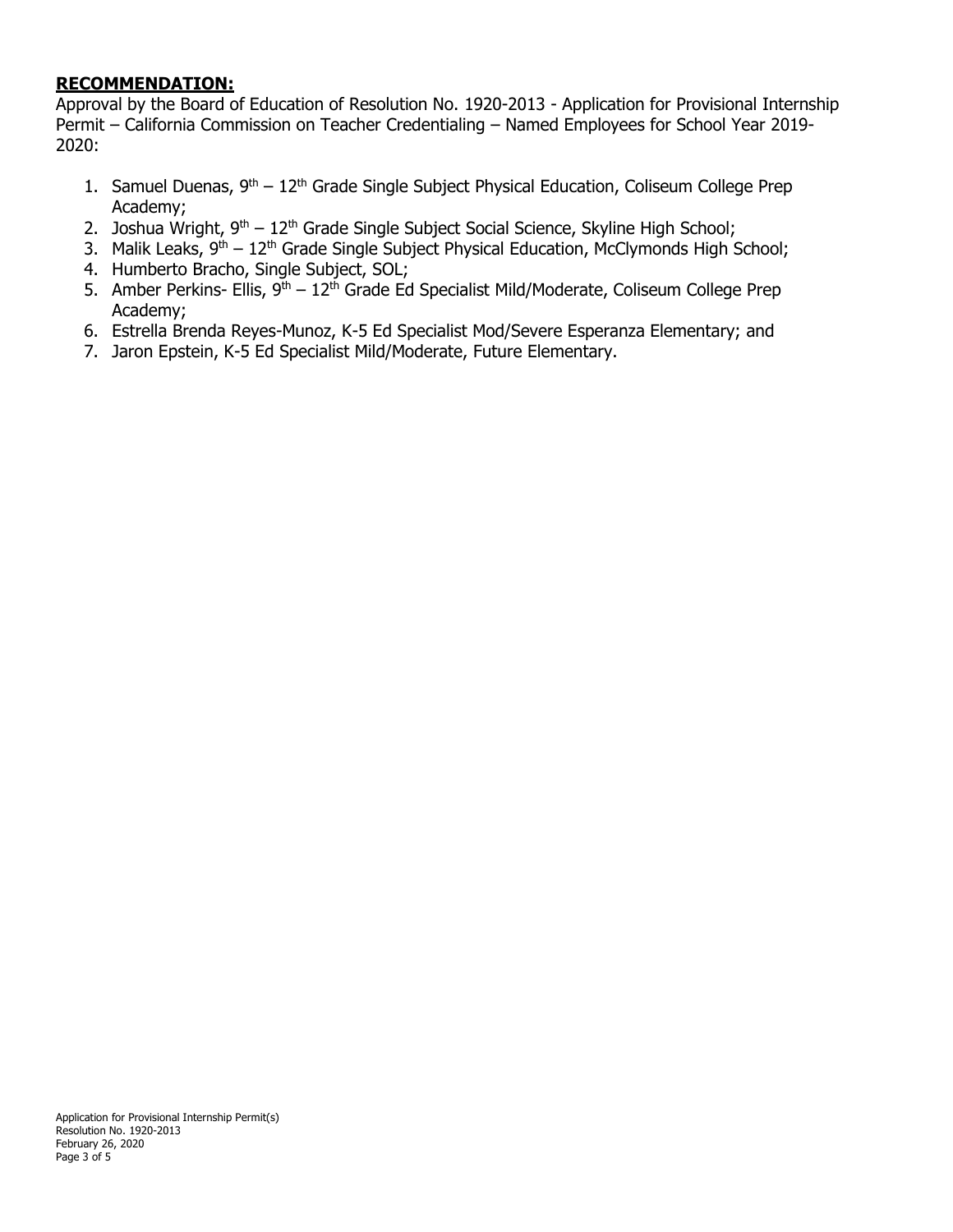#### **RESOLUTION OF THE BOARD OF EDUCATION OF THE OAKLAND UNIFIED SCHOOL DISTRICT Resolution No. 1920-2013**

- Application for Provisional Internship Permit – California Commission on Teacher Credentialing - Named Employees for School Year 2019-2020 -

**WHEREAS**, the Board of Education, may approve an application to the California Commission on Teacher Credentialing seeking a Provisional Internship Permit as may be necessary for a certificated employee of the District for a specific period of time, and,

\_\_\_\_\_\_\_\_\_\_\_\_\_\_\_\_\_\_\_\_\_\_\_\_\_\_\_\_\_\_\_\_\_\_\_\_\_\_\_\_\_\_\_\_\_\_\_\_\_\_\_\_\_\_\_\_\_\_\_\_\_\_\_\_\_\_\_\_\_\_\_\_\_\_\_\_\_\_\_\_\_\_

**NOW, THEREFORE, BE IT RESOLVED,** that the Board of Education approve applications to the California Commission on Teacher Credentialing for One (1) each Provisional Internship Permit to be issued to the following individuals so they may work in the District for the 2019-2020 school year:

- 1. Samuel Duenas,  $9<sup>th</sup> 12<sup>th</sup>$  Grade Single Subject Physical Education, Coliseum College Prep Academy;
- 2. Joshua Wright,  $9<sup>th</sup> 12<sup>th</sup>$  Grade Single Subject Social Science, Skyline High School;
- 3. Malik Leaks, 9<sup>th</sup> 12<sup>th</sup> Grade Single Subject Physical Education, McClymonds High School;
- 4. Humberto Bracho, Single Subject, SOL;
- 5. Amber Perkins- Ellis,  $9<sup>th</sup> 12<sup>th</sup>$  Grade Ed Specialist Mild/Moderate, Coliseum College Prep Academy;
- 6. Estrella Brenda Reyes-Munoz, K-5 Ed Specialist Mod/Severe Esperanza Elementary; and
- 7. Jaron Epstein, K-5 Ed Specialist Mild/Moderate, Future Elementary.